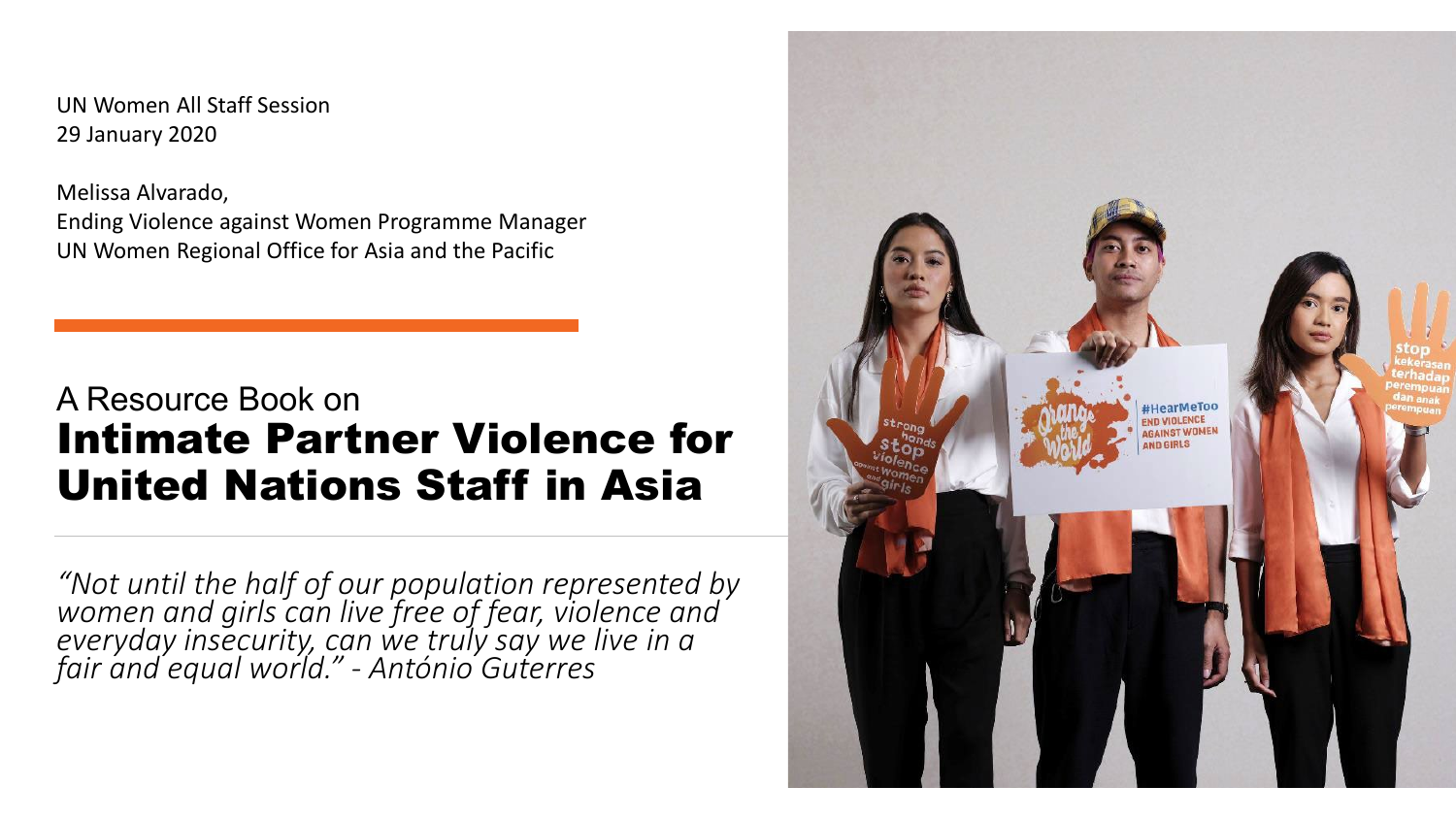# The IPV Resource Book

- **Designed to support UN staff** members and other personnel who encounter IPV either in their own lives or that of colleagues.
- **Part 1: An overview of the problem** and the regional context.
- **Part 2: Practical guidance, from how** to recognize IPV to where to seek help.
- **Annex: Resources in Thailand, Nepal**

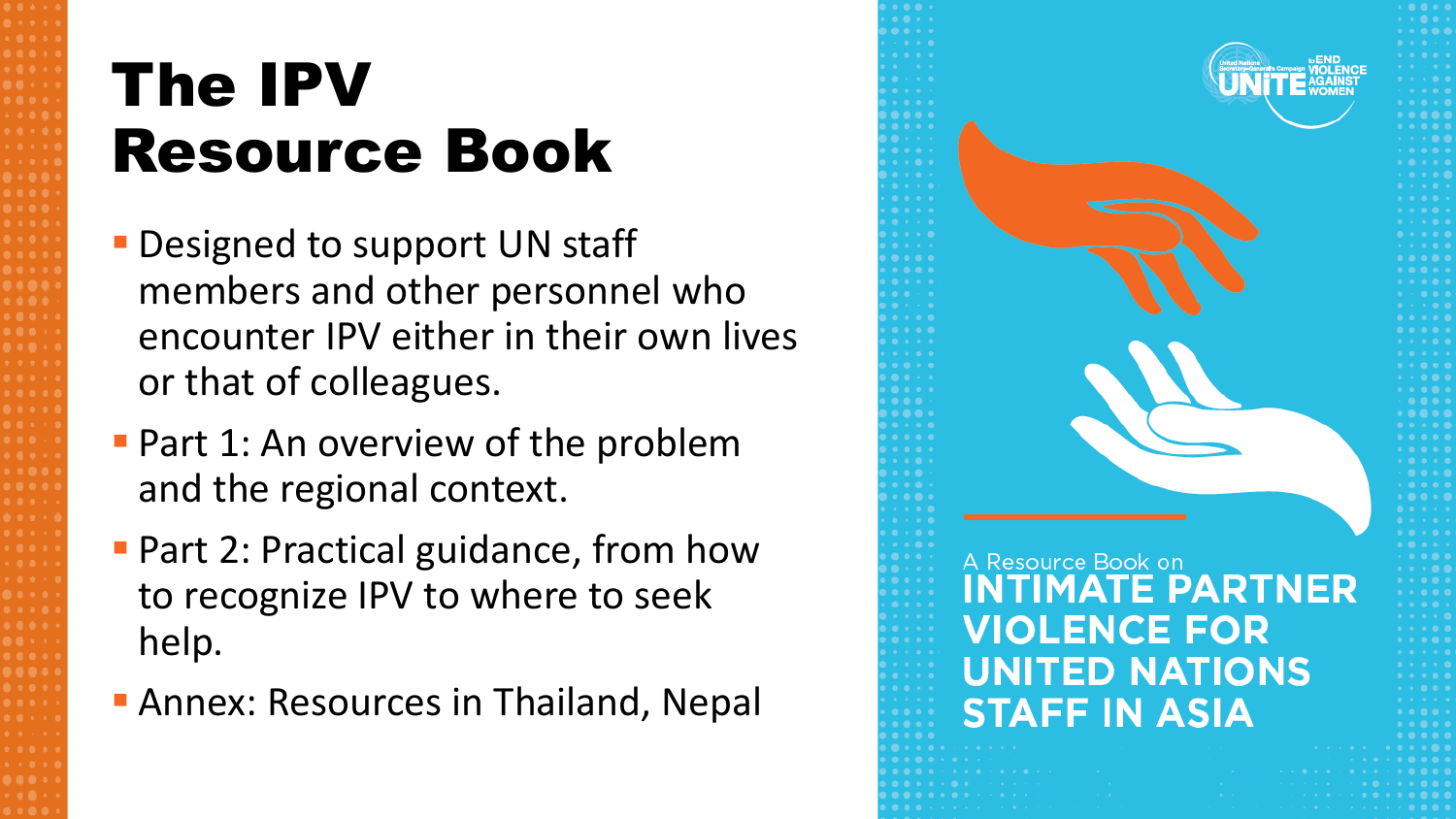

### WHAT IS INTIMATE PARTNER VIOLENCE (IPV)?



- **IPV** consists of a pattern of assaultive and coercive behaviours, including physical, sexual, psychological/emotional and economic abuse, by a current or former intimate partner.
- Occurs within heterosexual or same-sex relationships and does not require sexual relations.
- Globally, **1 in 3 women** worldwide experience physical or sexual violence in their lifetime, by their intimate partners.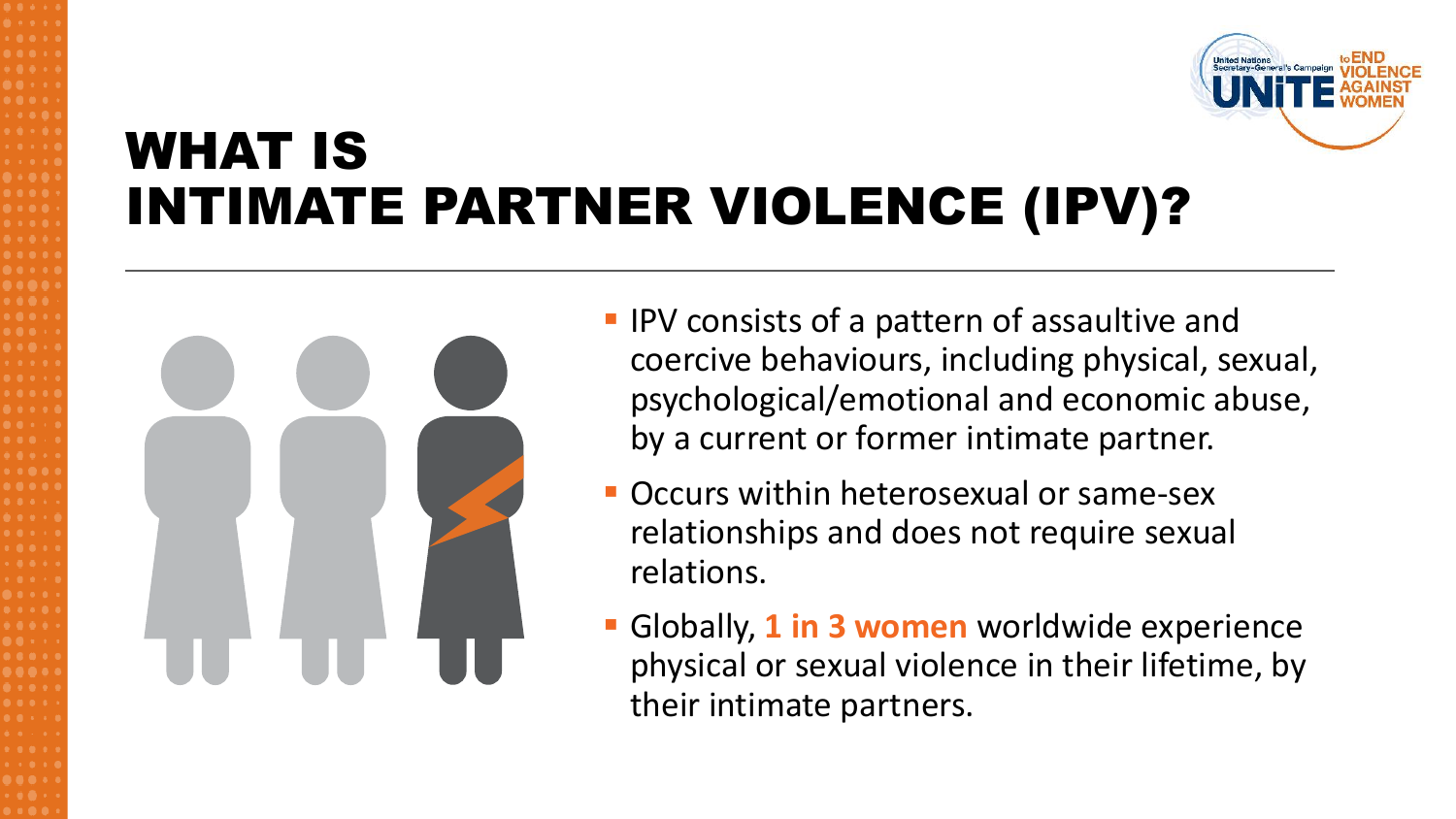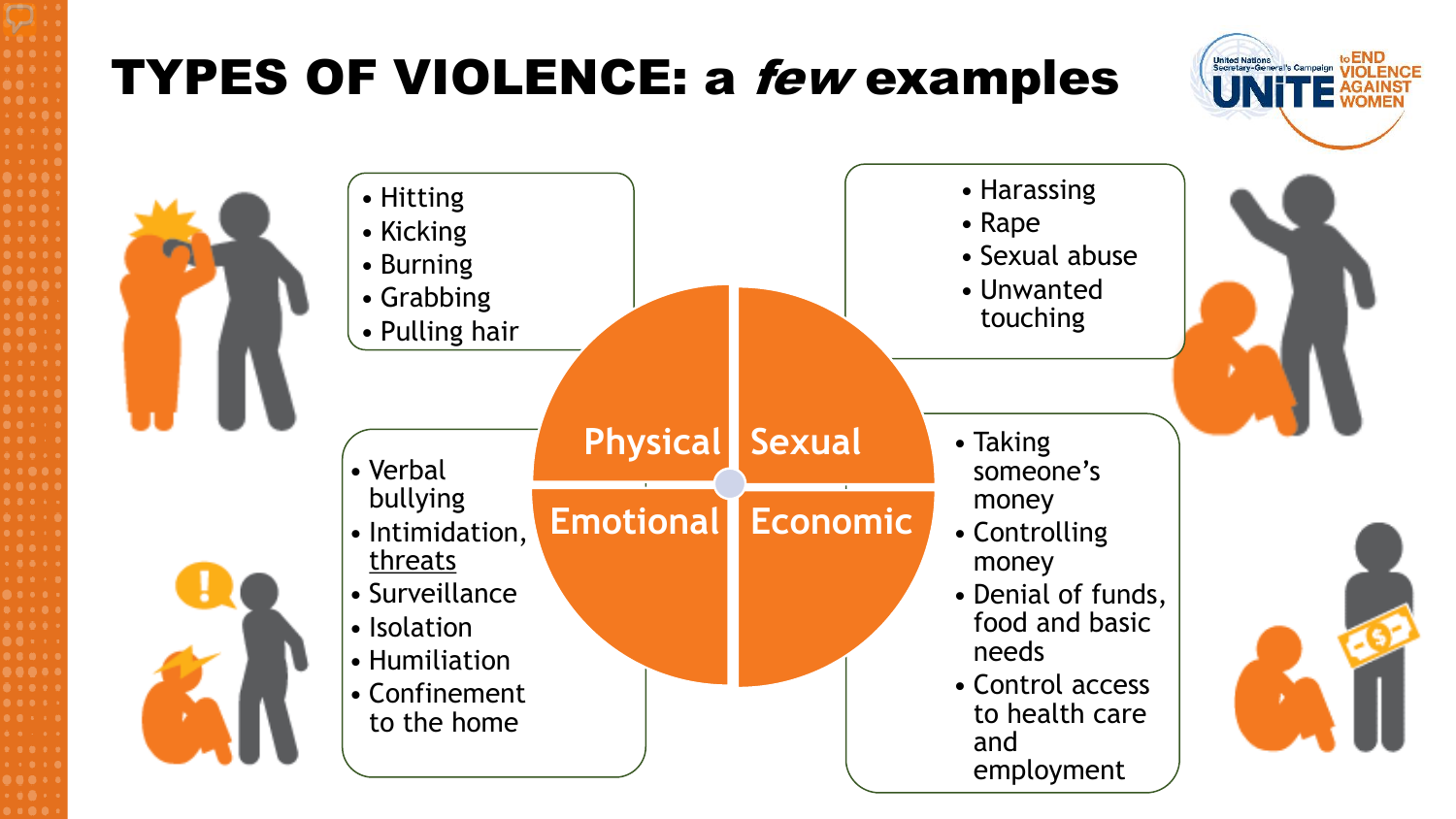### TERMINOLOGIES



|                                 | <b>Definition</b>                                                | <b>Relationship status</b>                                                       | <b>Types of violence</b>                    |
|---------------------------------|------------------------------------------------------------------|----------------------------------------------------------------------------------|---------------------------------------------|
| <b>Gender-based</b><br>violence | Violence directed against a<br>person because of their<br>gender | Includes non-partner<br>violence                                                 | Physical<br>Sexual<br>Economic<br>Emotional |
| Intimate partner<br>violence    | Violence committed by a<br>current or former partner             | Includes non-sexual<br>relationships, dating,<br>civil partnerships,<br>marriage |                                             |
| <b>Domestic violence</b>        | Abusive behavior, usually in<br>private sphere                   | Committed by people<br>connected by marriage<br>or blood                         |                                             |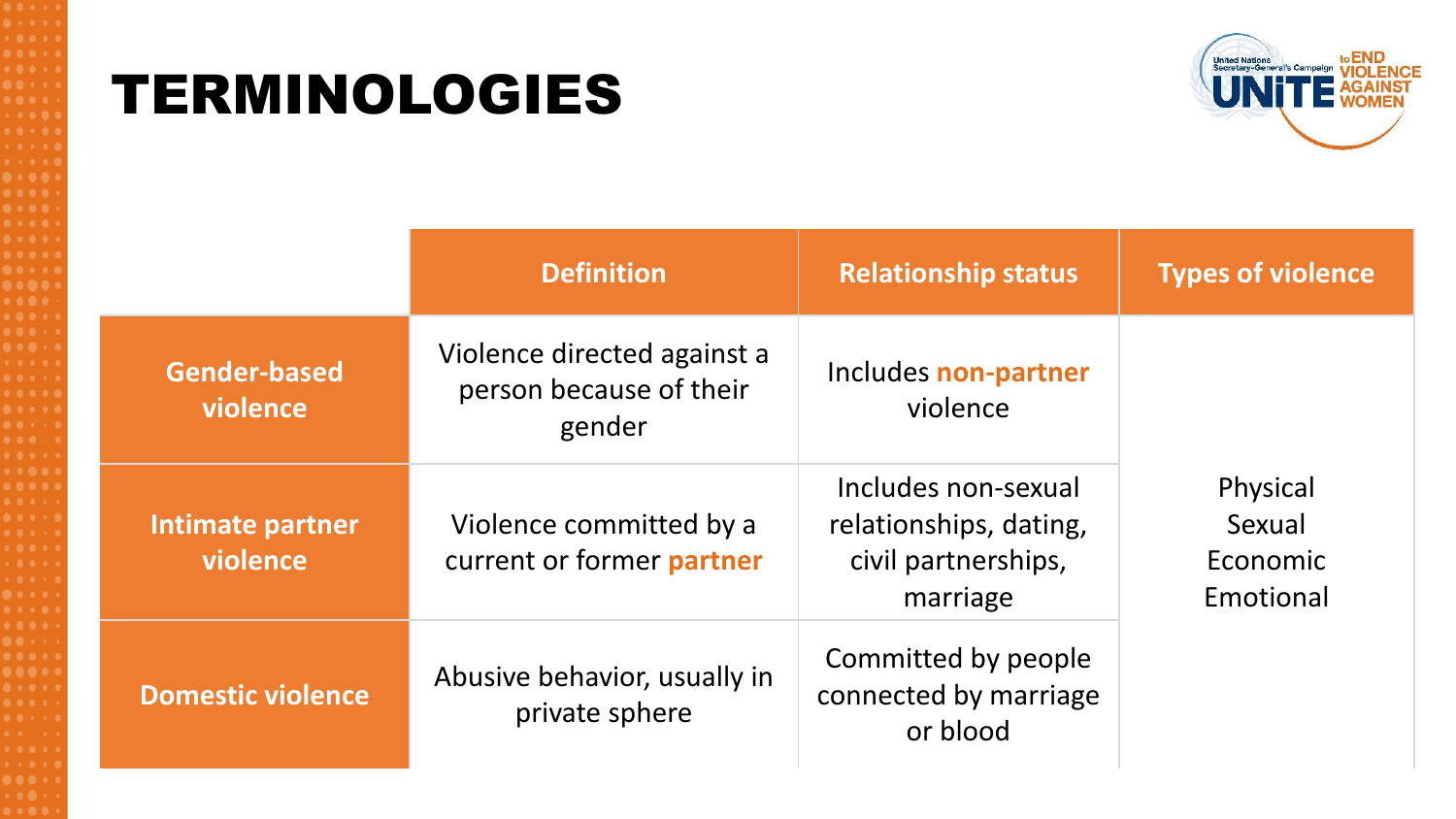### MYTHS MAKE IT HARD FOR SURVIVORS TO GET SUPPORT



**United Nations<br>Secretary-General's Campaign**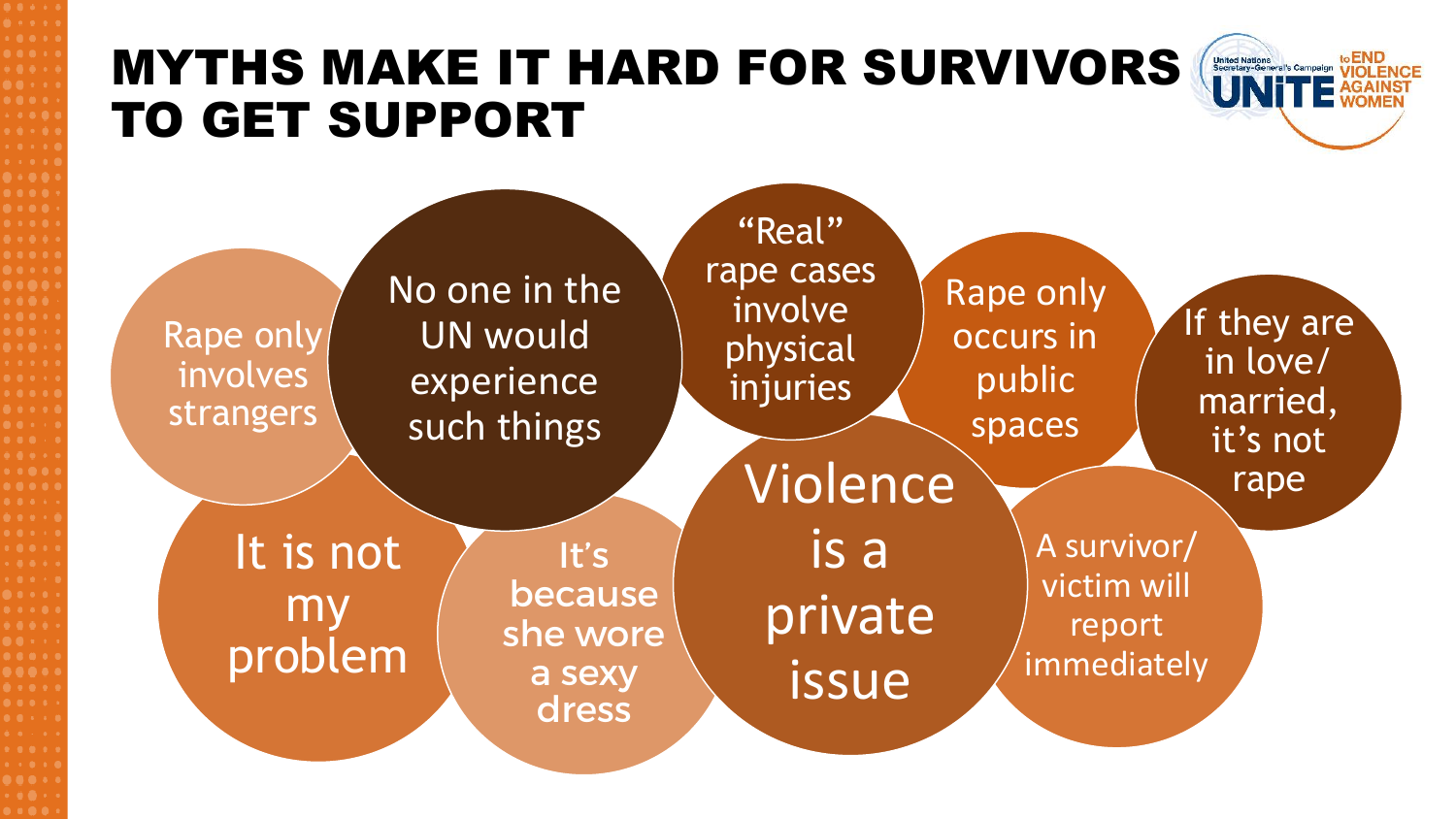## ANYONE CAN BE A VICTIM



This is because abuse:

- **Happens everywhere** –in large cities or rural communities, and in all countries, cultures and societies
- **Happens anytime** at the start of a relationship or later on (even after) [*note*: leaving abusive relationships high risk time]
- **Happens across all social classes and income groups**
- **Happens regardless** of education levels, social status, mental or physical ability or disability
- **Happens across all age groups**, from the very young to the elderly
- **Happens across all ethnic, religious, racial or cultural backgrounds**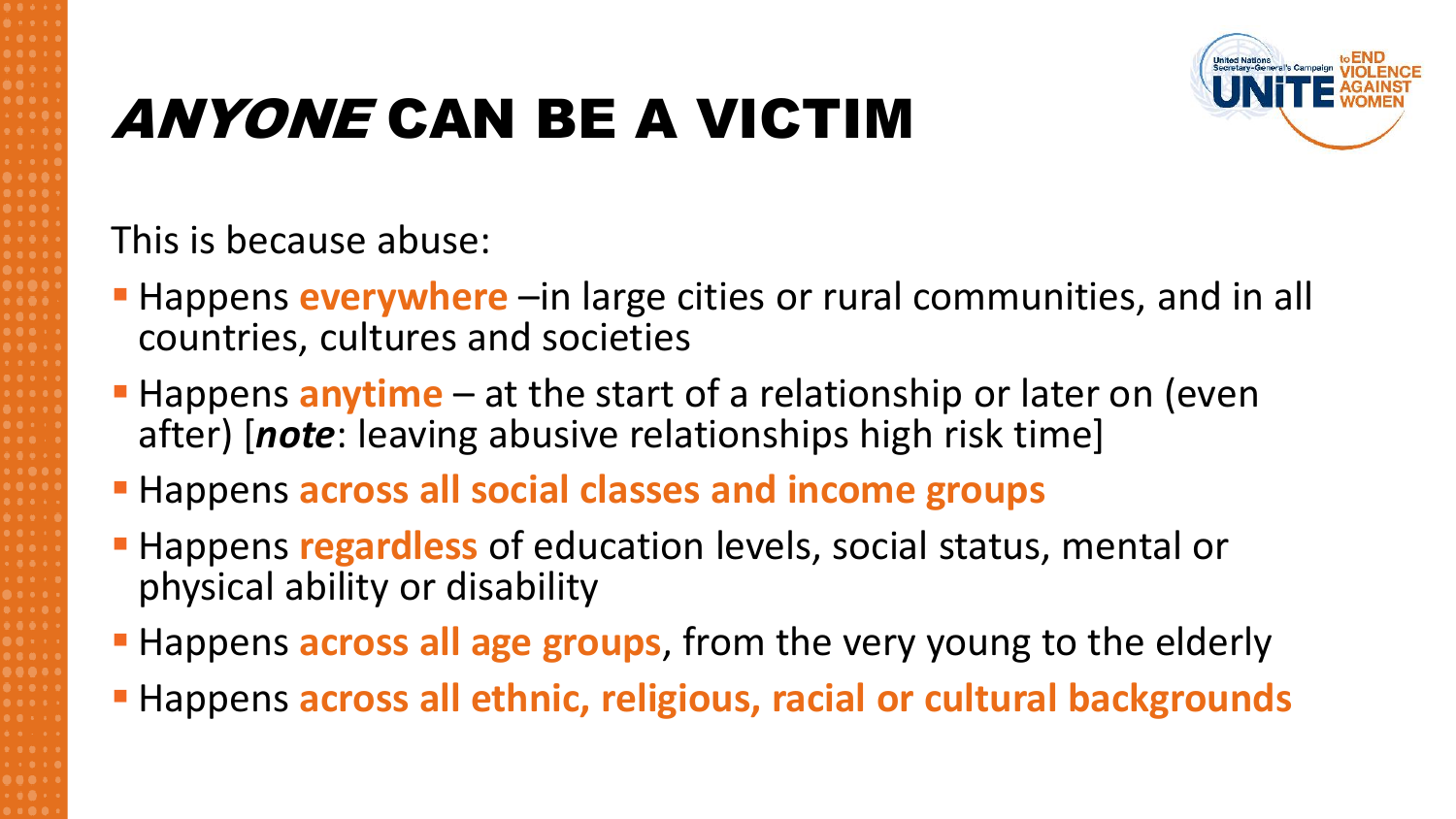### THE COMMON THREAD IN IPV

### **Power and control in IPV**

- **One person is exerting power and control** over another
- Abuser uses the **bonds of closeness and intimacy** built over time within that relationship
- **Any personal information the** abuser knows about the victim can be used to **control and violate the victim**

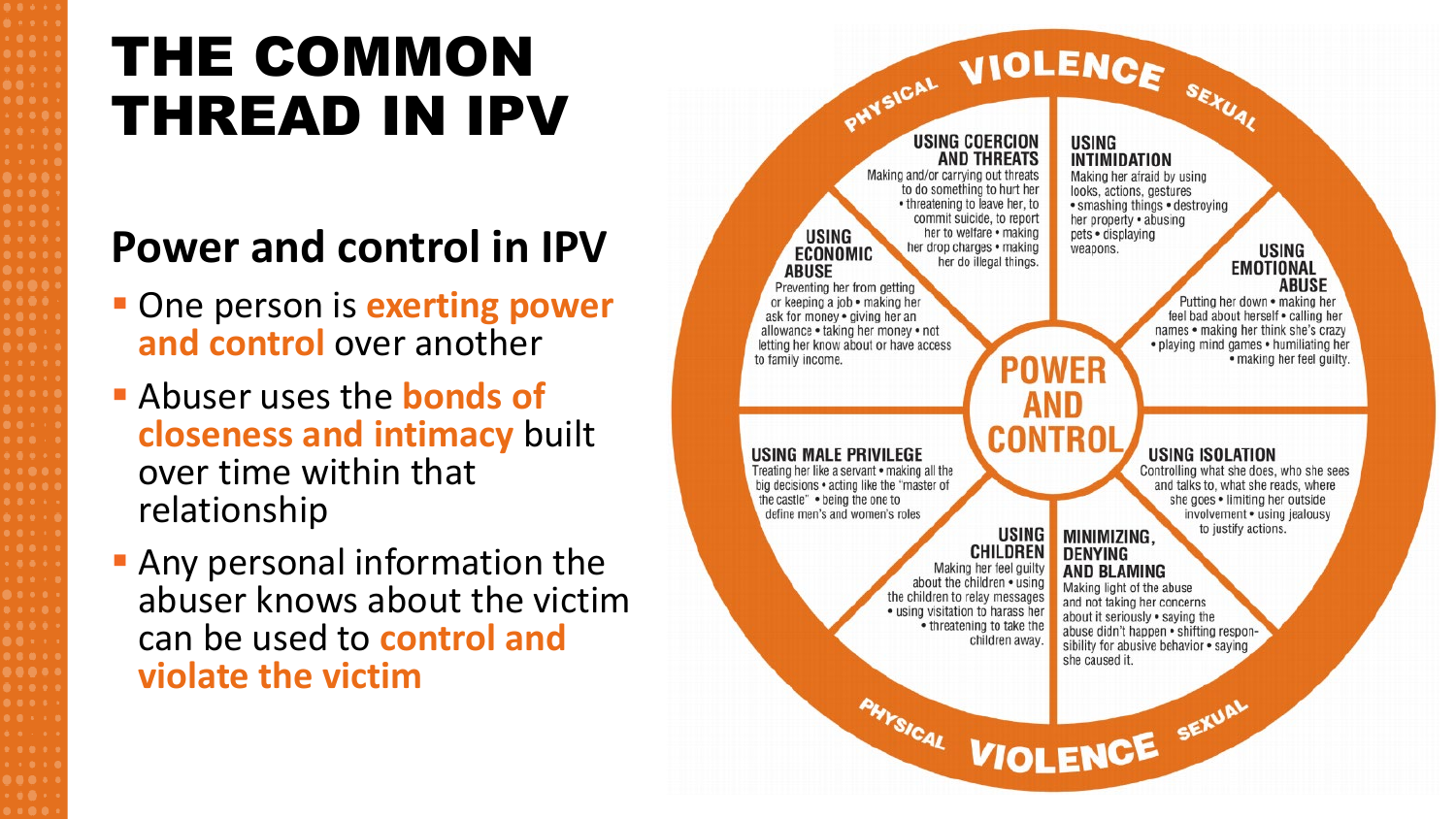### WHAT CAUSES/REFINFORCES IPV?

- Norms granting male control over female behaviour and decisions
- Rigid gender roles
- 

 Condoning or staying silent about IPV because it is considered a private matter



- Having a sense of entitlement or privilege or power over the other
- Learned behaviour witnessing intimate partner violence and/or being abused as a child

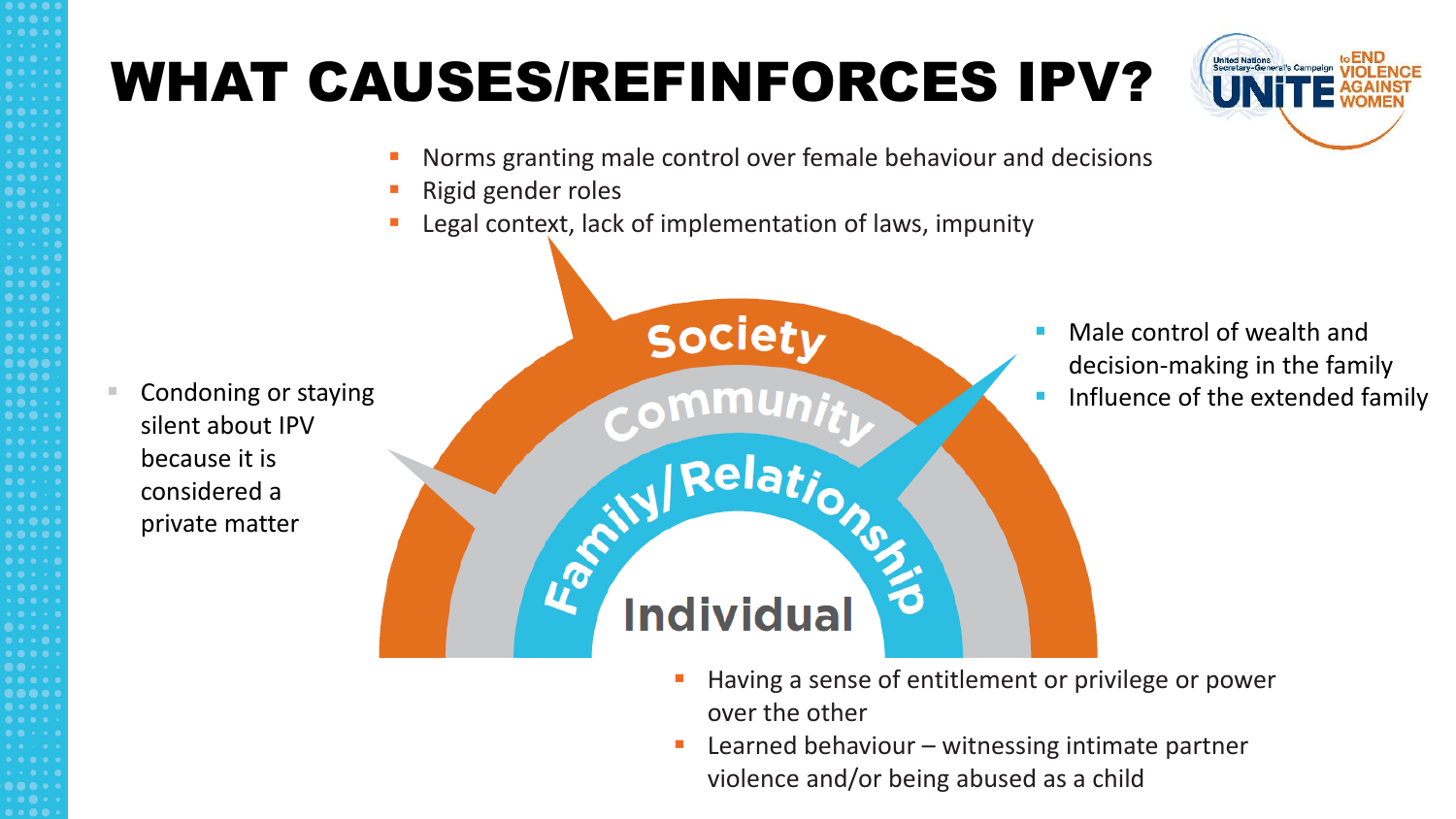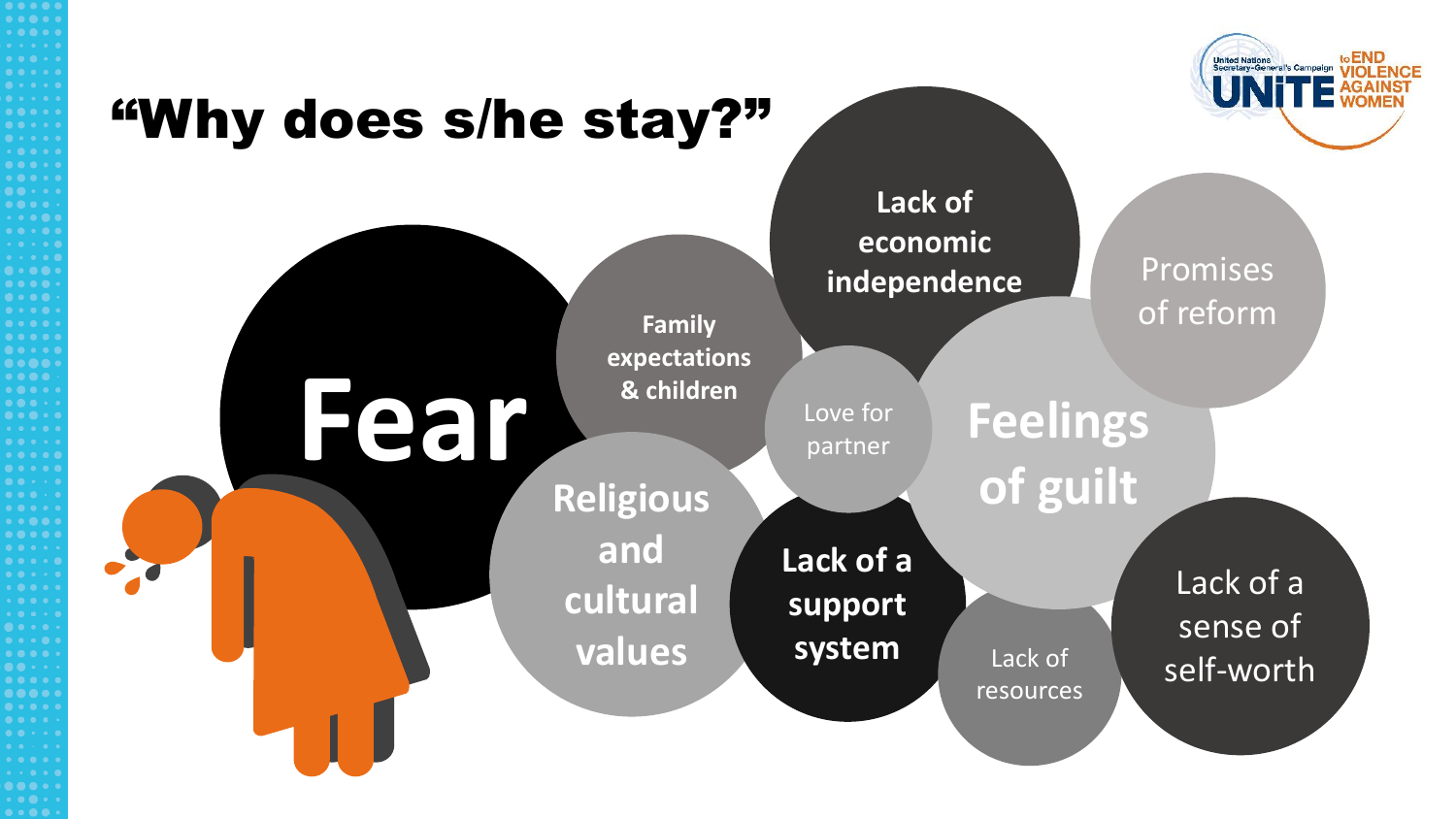# Why does s/he abuse?



Some common excuses for abusive person include:

- It is his right as the head of the household.
- It is his way of showing how much he loves her.
- **He has to discipline her.**
- **His previous partner hurt him.**
- **He abuses those he loves the most.**
- **He holds in his feelings too much.**
- **He is mentally ill.**
- **He has an aggressive personality.**
- **He is afraid of intimacy and** abandonment.
- He has low self-esteem.
- **His boss mistreats him.**
- **He has poor communication skills.**
- He grew up with abuse in his family.
- He feels victimized....

HOWEVER, none of these reasons justify hurting another person. There is **no justification** for violence and these are not valid reasons to perpetuate intimate partner violence.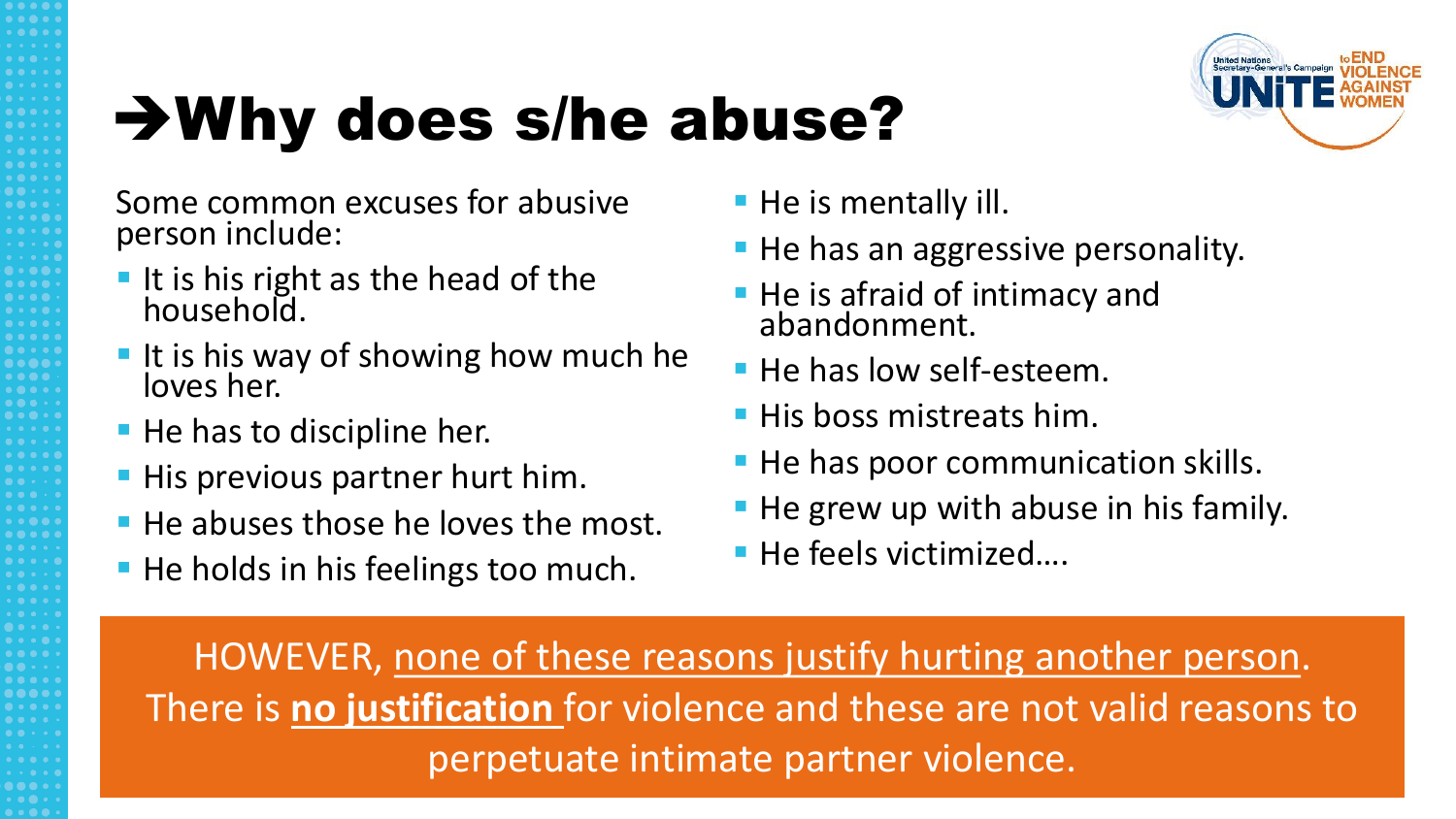## CONSEQUENCES OF IPV



#### On survivors

- **Injuries**
- **I**solation
- Low selfesteem
- **Mental health** issues
- **Suicide** attempts
- **Poor work** performance
- **P** Death

#### On children

- **Physical/sexual** /emotional abuse
- **Neglect**
- **Normalizing** violence
- **Live in daily fear**
- **Feel responsible** for the abuse
- Reduced education performance

#### On workplaces

- Low productivity
- Absence from work
- Employee turnover

#### On society

- National expenditures on health care
- Cuts into educational achievement
- Decreased productivity
- **Decrease in** potential revenue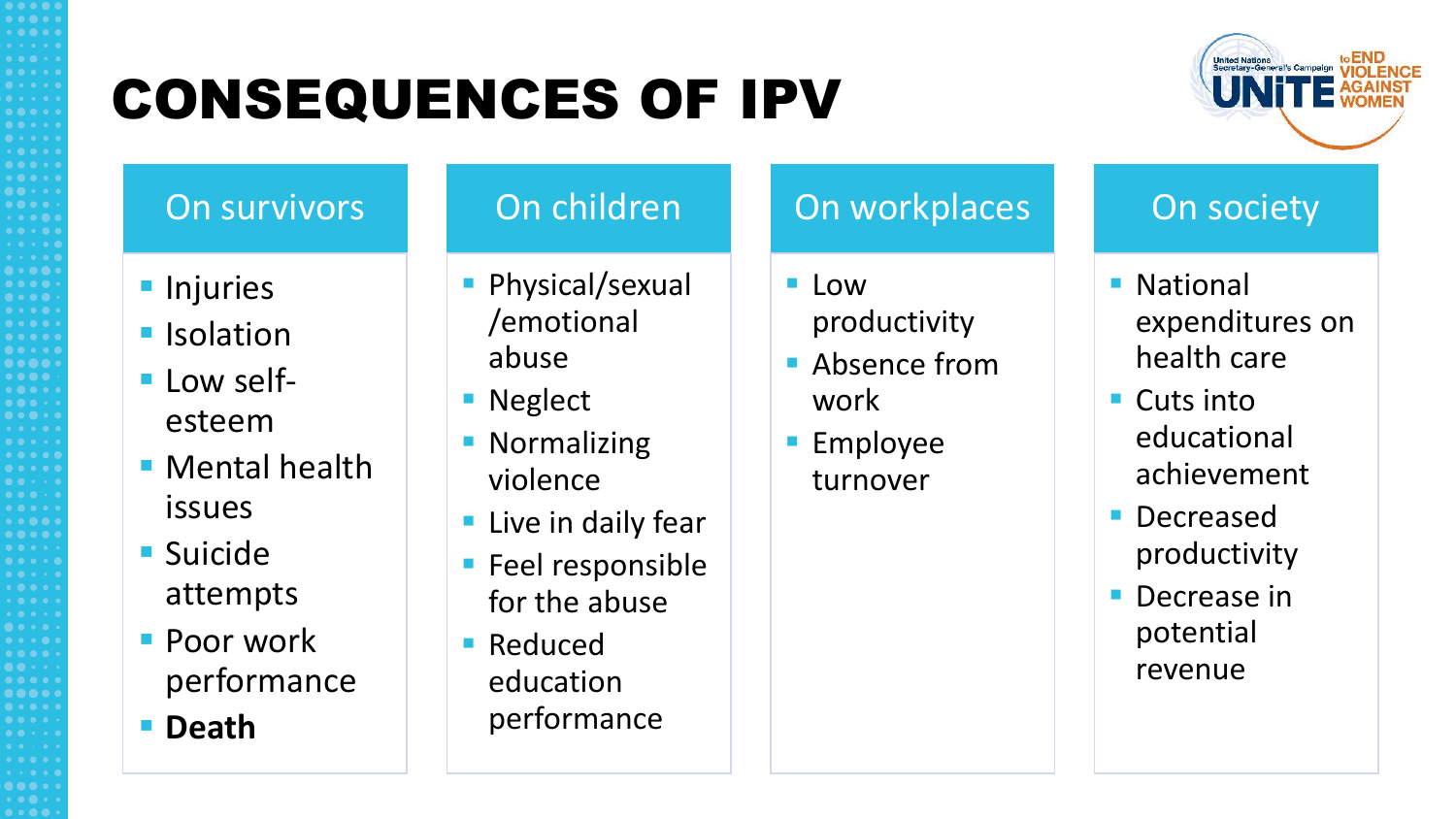### IDENTIFY WHAT IS HAPPENING

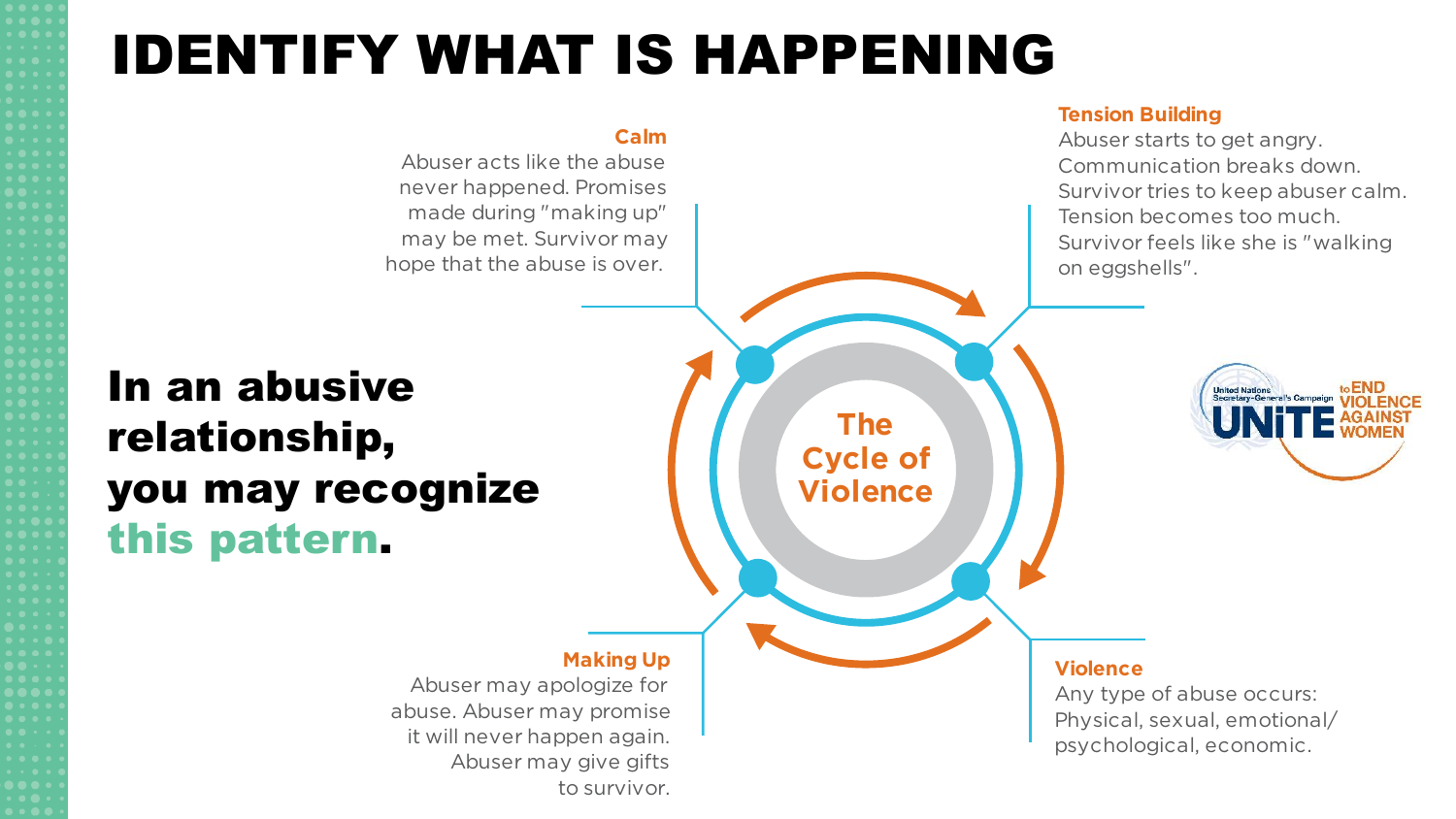# IF YOU ARE EXPERIENCING IPV,



If you are experiencing violence, please remember this:



**ALL FORMS OF VIOLENCE ARE UNACCEPTABLE**

**YOU ARE NOT ALONE**

**IT IS NOT YOUR FAULT**

### **HELP IS AVAILABLE**

■ Identify what is happening - recognize signs and the cycle of violence

- **Khow that you are not alone, it is not your fault, and that help is** available
- Make a safety plan in case of a life-threatening situation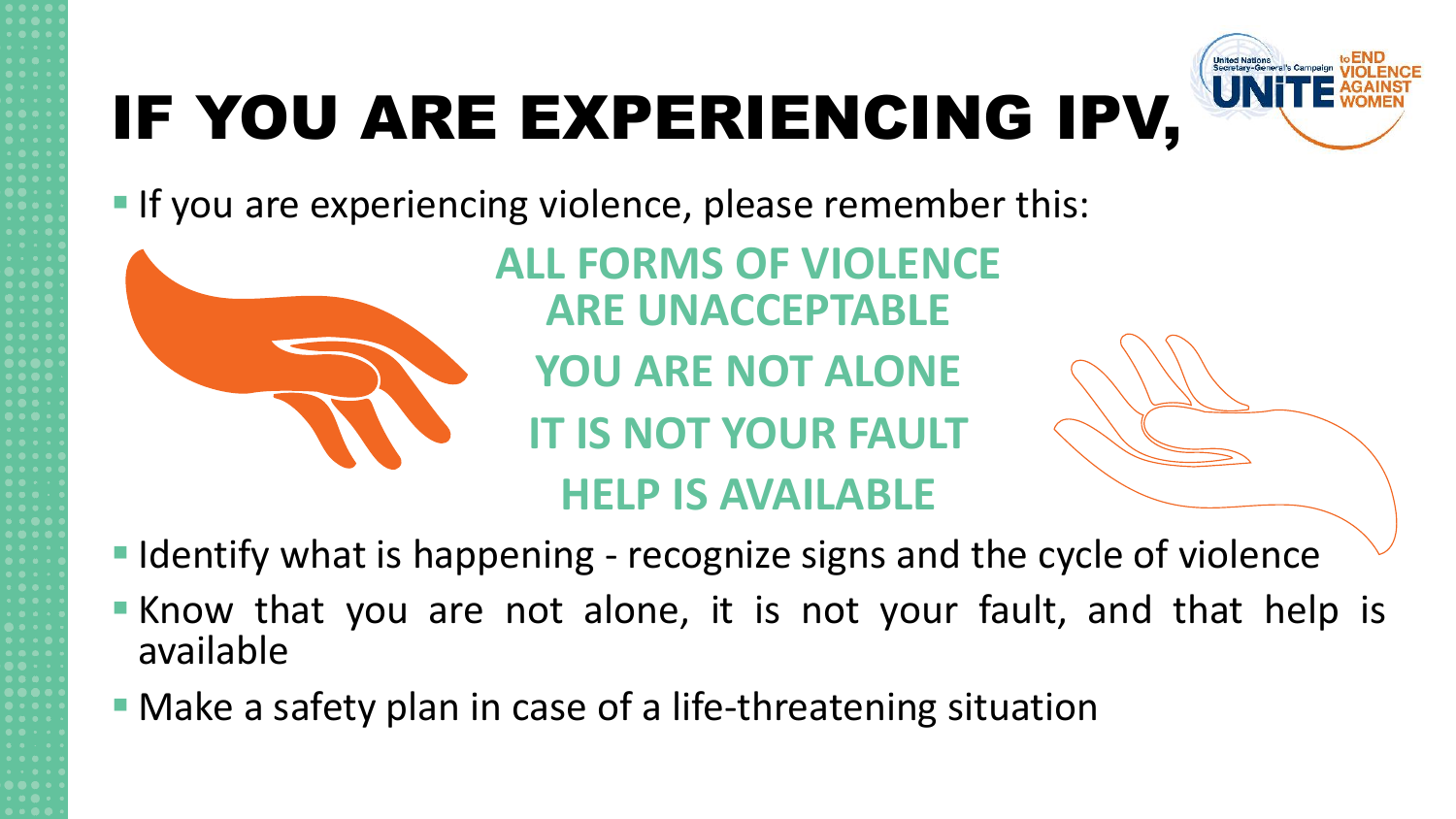## IF YOU KNOW SOMEONE WHO IS EXPERIENCING IPV



- As a United Nations staff member, you are encouraged to become informed about the topic of intimate partner violence and, when appropriate, to assist others within your family and in the community and workplace.
- **Find a private space to talk with the person in a non-judgemental manner and** without pressure.

#### **YOU SHOULD SAY:**

"It is not your fault. You are not to blame." "It is okay to talk." "What happened has no justification or excuse." "No one deserves violence in a relationship."

#### **YOU SHOULD NOT SAY:**

"But the children need their father/mother." "But he/she loves you." "It will go away if you just bear it." "I think it is your personal matter."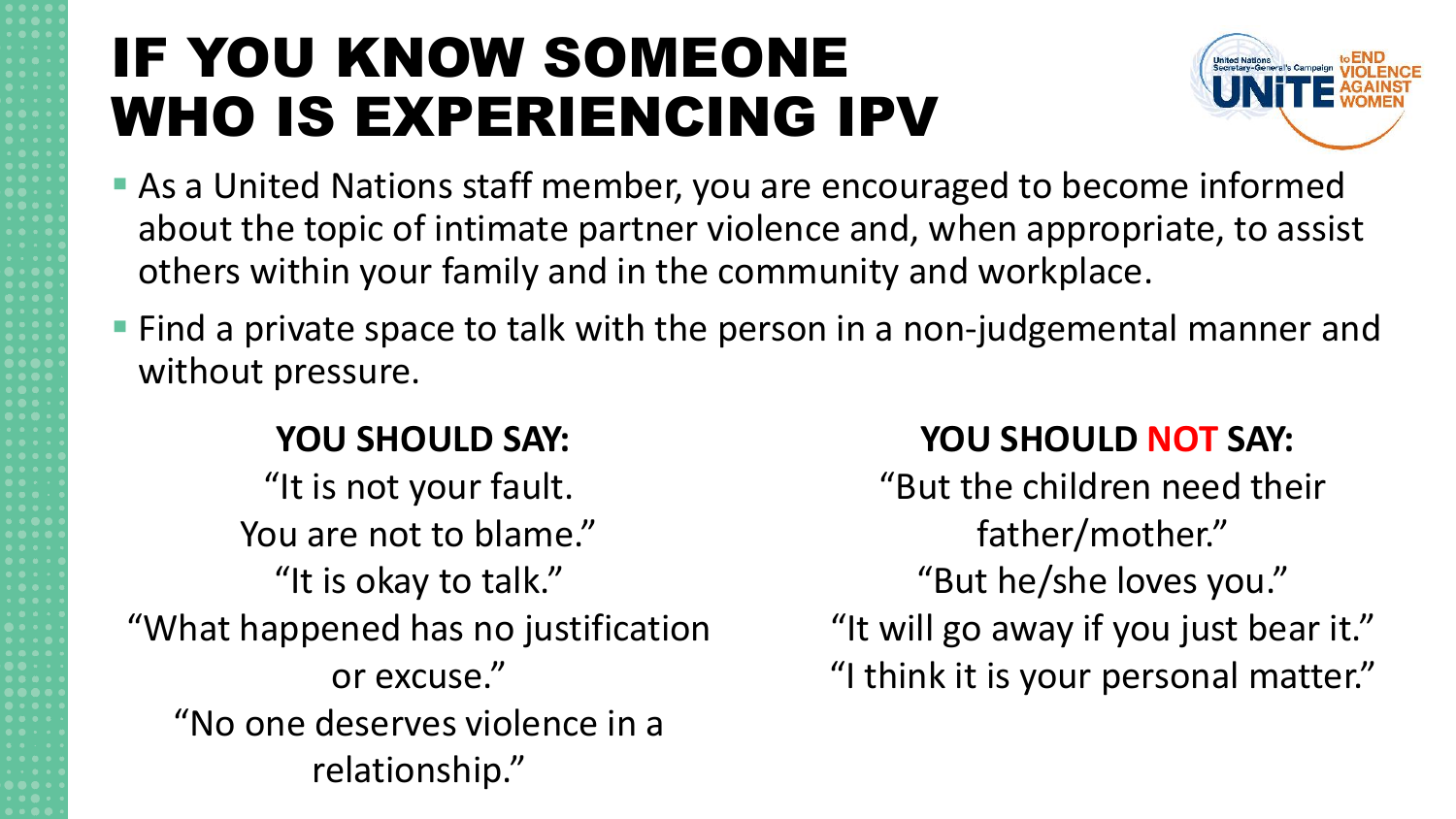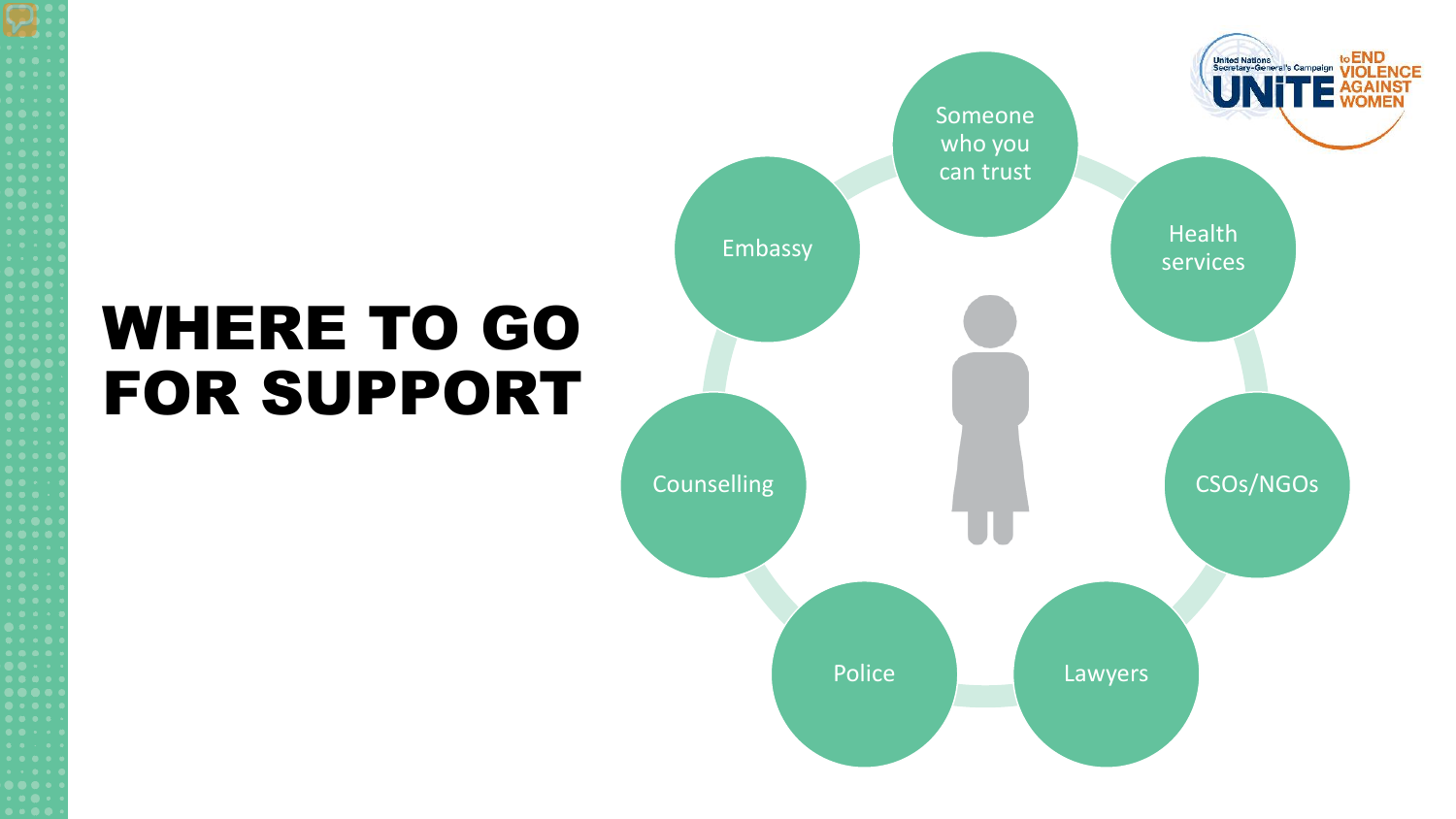# MAKE A SAFETY PLAN



If you feel you are in danger, you may want to develop a plan to leave and take some or all of the following precautions

- **Have important phone numbers** nearby (including outside of phone).
- **Think about how to get out of the house safely.** Practice ways to go out during an emergency.
- **Prepare an emergency bag** that includes items you will need when you leave, such as extra clothes, important papers (such as identity documents), money and prescription medications. Hide the bag in the home or leave it with a trusted neighbour, friend or relative. **Be careful that this will not put you at further risk.**
- **Khow exactly where you will go and how to get there, even if you** have to leave in the middle of the night.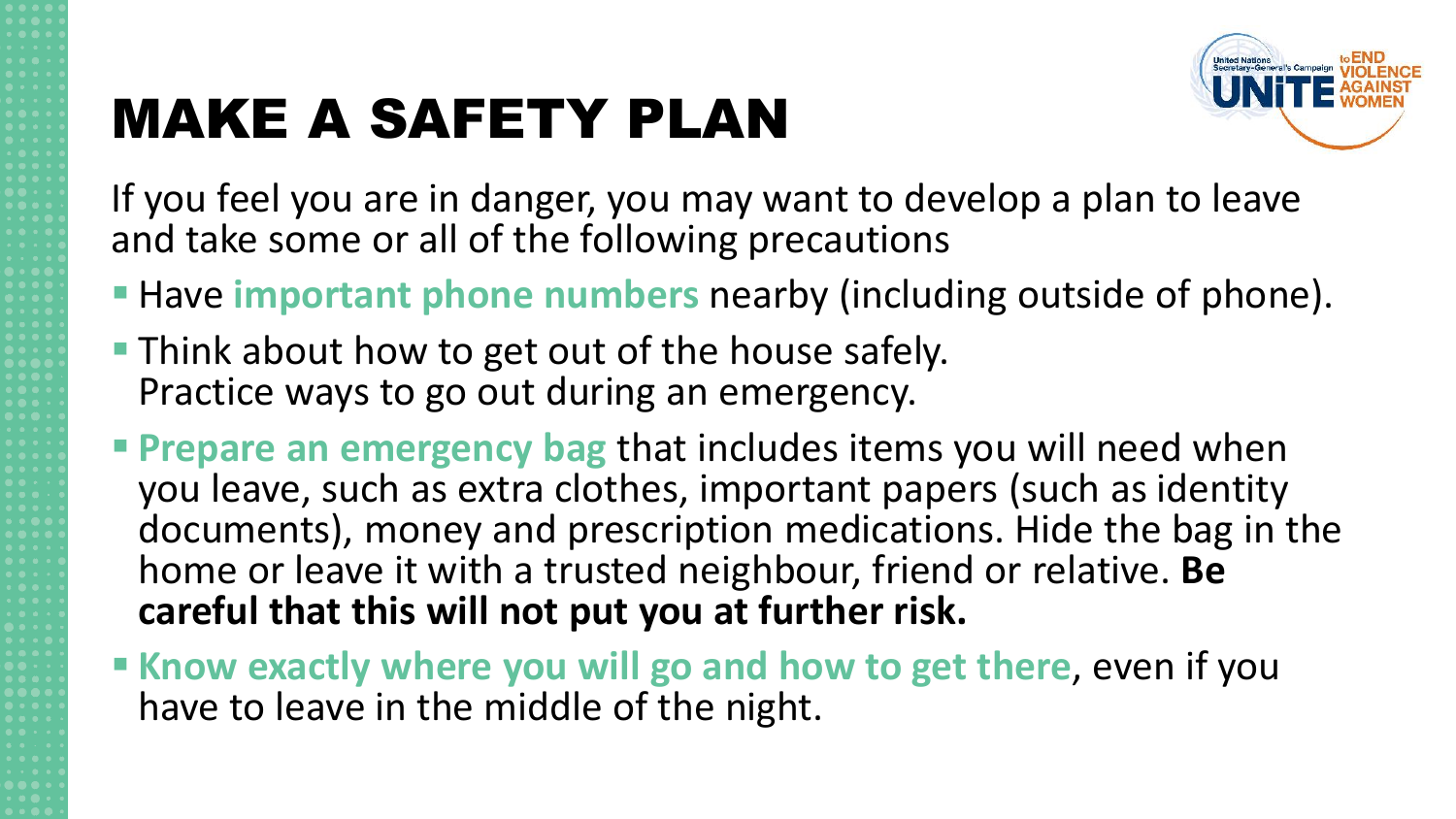# WHAT THE UN CAN DO FOR YOU



- For any UN staff members with any nationalities, you can contact the UN Security & Safety team and the UN emergency team. The Security team is able to:
	- Help you receive medical treatment and report the case to the police;
	- Assist you in communicating with the police in Thai language, if necessary; and;
	- **P** provide you a HIV PEP kit, if necessary
	- **UN Security & Safety : 02-288-1102 (24 hours)**
	- **UN Emergency : 02-288-1100 (24 hours)**
- **E** Counselling: Dr. Saovanee Bigg

An external counsellor trained by the UN Critical Incident Stress Management Unit. [Fee for service basis.] E-mail: [saovaneen@gmail.com](mailto:saovaneen@gmail.com)

 **Counselling, referral support for LGBTI+ personnel: Matthew Perkins (Asia focal point).** E-mail: [perkinsm@un.org](mailto:perkinsm@un.org)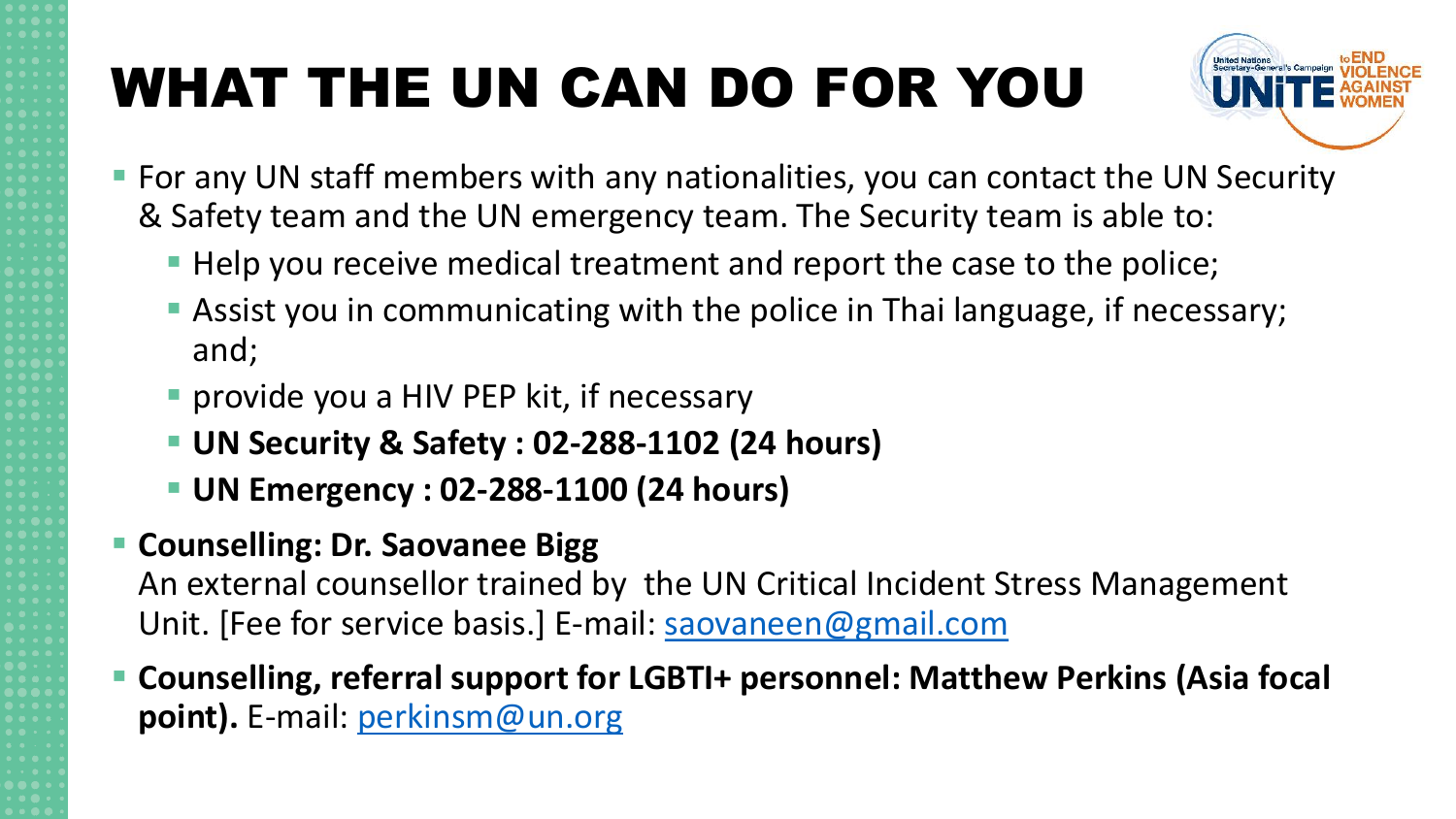### HOW TO GET SUPPORT IN THAILAND

- **If you are not a Thai-national:** 
	- **You may want to contact your embassy**
	- An alternative option could be the **Tourist Police Call (Hotline: 1155)** which provides support for foreign nationals working/living in Thailand **or Tourist Assistance Center (Hotline 1672).**
	- Samartians of Thailand (English hotline: 02-713-6719)
- For medical care with or without proceeding to a police investigation:
	- **Police General Hospital** Location: 492 1 Rama I Rd, Pathum Wan, Pathum Wan District, Bangkok 10330
	- Hotline : 1300 (One Stop Crisis Centre; OSCC, English service available yet limited)
- **If you need legal assistance:** 
	- **Example 2** [List of lawyers in Thailand](https://www.gov.uk/government/publications/thailand-list-of-lawyers/list-pf-lawyers-in-thailand) (List from the British Embassy in Thailand)